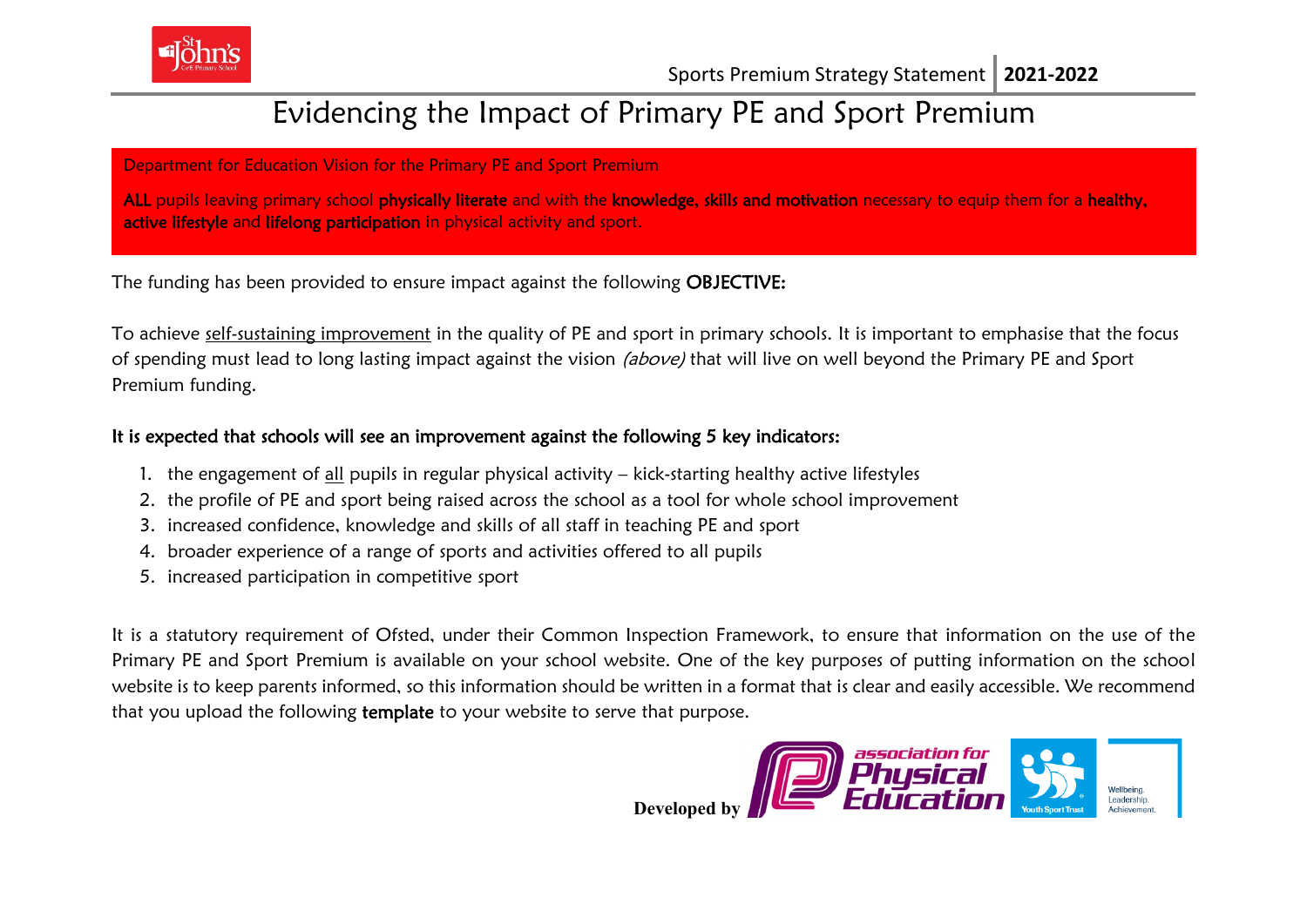

Primary Physical Education and Sport premium planning and actions should show how use of funding contributes to this vision through identified school priorities which can be measured through reference to key outcome indicators. It is important that the main drivers for improvement are those identified by the school through their self-review. Each school should aim to achieve the following objective:

OBJECTIVE: To achieve self-sustaining improvement in the quality of PE and sport in primary schools.

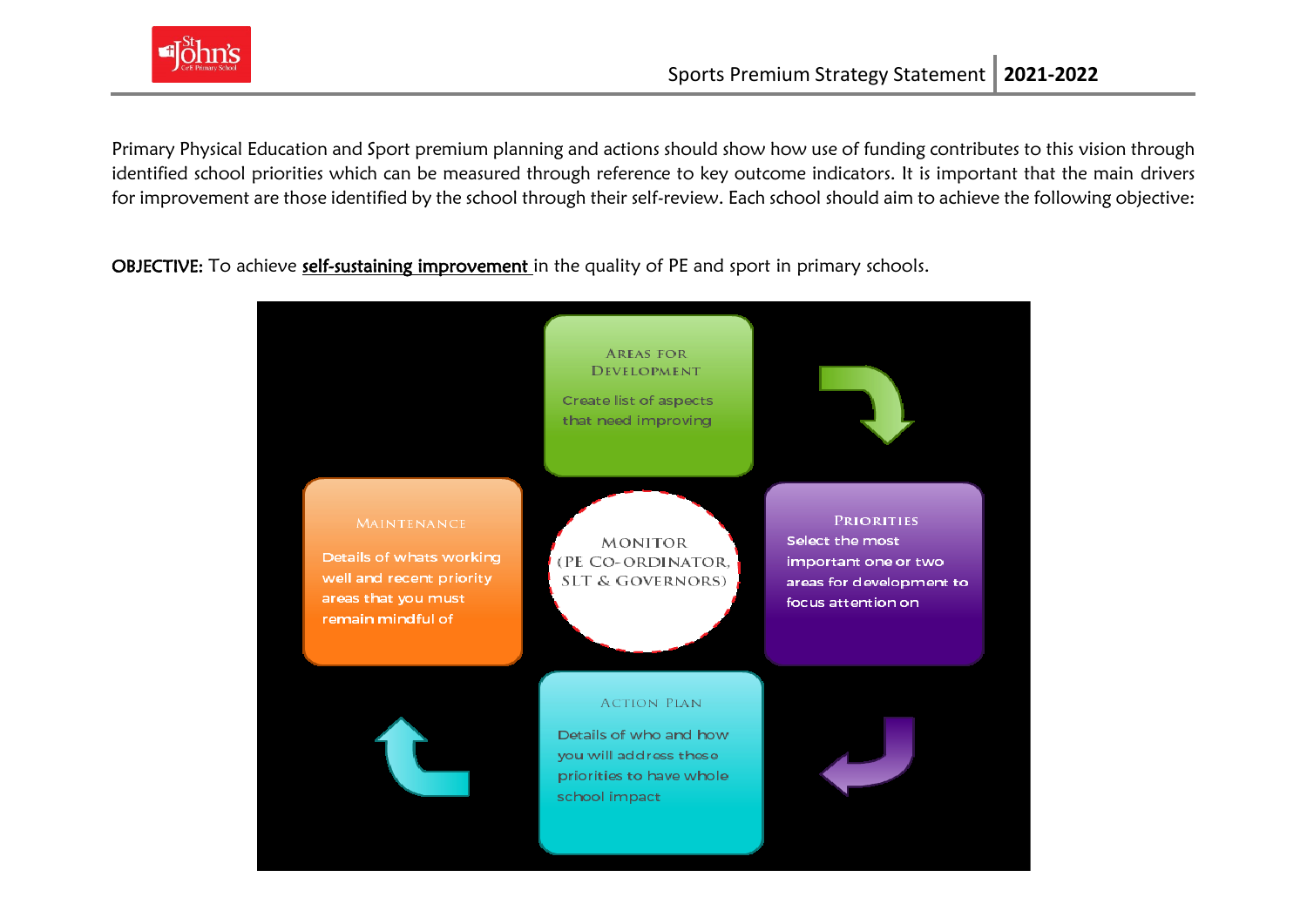

#### DEPARTMENT FOR EDUCATION GUIDANCE ON HOW TO USE THE PRIMARY PE AND SPORT PREMIUM

Schools must use the funding to make additional and sustainable improvements to the quality of PE and sport they offer. This means that you should use the premium to:

- develop or add to the PE and sport activities that your school already offers
- make improvements now that will benefit pupils joining the school in future years

#### You can use your funding to:

- hire qualified sports coaches to work with teachers
- provide existing staff with training or resources to help them teach PE and sport more effectively
- introduce new sports or activities and encourage more pupils to take up sport
- support and involve the least active children by running or extending school sports clubs, holiday clubs and [Change4Life](http://www.nhs.uk/change4life/Pages/change-for-life.aspx) clubs
- run sport competitions
- increase pupils' participation in the [School Games](https://www.gov.uk/government/policies/getting-more-people-playing-sport/supporting-pages/the-school-games)
- run sports activities with other schools

### You should not use your funding to:

- employ coaches or specialist teachers to cover [planning preparation and assessment \(PPA\)](https://www.gov.uk/government/uploads/system/uploads/attachment_data/file/341951/School_teachers__pay_and_conditions_2014.pdf) arrangements these should come out of your core staffing budgets
- teach the minimum requirements of [the national curriculum](https://www.gov.uk/government/publications/national-curriculum-in-england-physical-education-programmes-of-study) including those specified for swimming.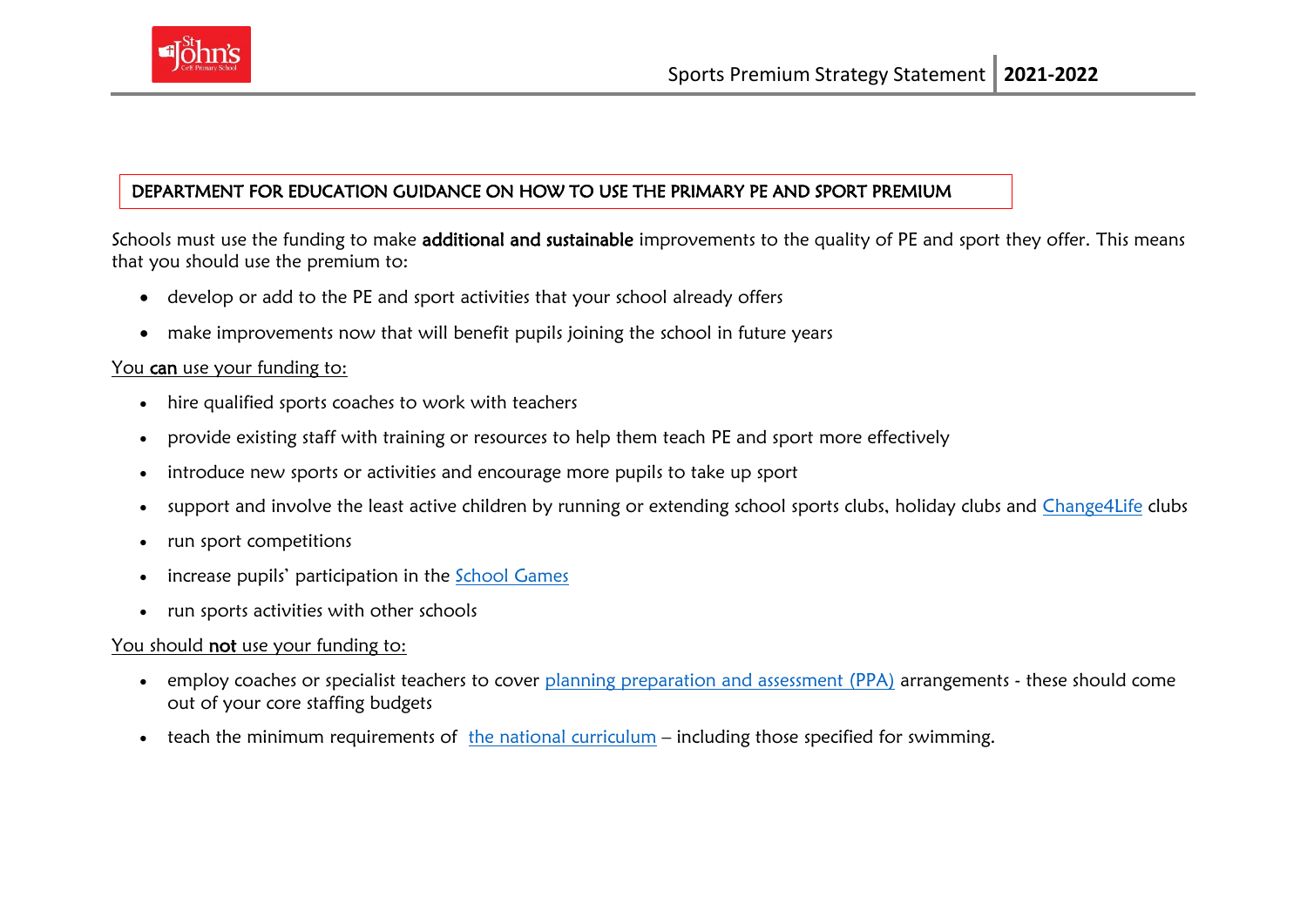

| Academic Year:<br>2021/22                                                                                                |                                                                                                                                                         | Total fund allocated:<br>£18,070                                                                                                                                                                                                                                                                                                                                                                                                                                           |                                                                                                                                                                                                                       |                   |                                                                                                                                                                                                                                                                                                                                                                  |                                                     |                               |
|--------------------------------------------------------------------------------------------------------------------------|---------------------------------------------------------------------------------------------------------------------------------------------------------|----------------------------------------------------------------------------------------------------------------------------------------------------------------------------------------------------------------------------------------------------------------------------------------------------------------------------------------------------------------------------------------------------------------------------------------------------------------------------|-----------------------------------------------------------------------------------------------------------------------------------------------------------------------------------------------------------------------|-------------------|------------------------------------------------------------------------------------------------------------------------------------------------------------------------------------------------------------------------------------------------------------------------------------------------------------------------------------------------------------------|-----------------------------------------------------|-------------------------------|
| PE and Sport<br>Premium Key<br>Outcome<br>Indicator                                                                      | School Focus/<br>planned Impact on<br>pupils                                                                                                            | <b>Actions to Achieve</b>                                                                                                                                                                                                                                                                                                                                                                                                                                                  | <b>Planned Funding</b>                                                                                                                                                                                                | Actual<br>Funding | Evidence                                                                                                                                                                                                                                                                                                                                                         | Actual Impact<br>(following<br>Review) on<br>pupils | Sustainability/<br>Next Steps |
| 1. the<br>engagement of all<br>pupils in regular<br>physical activity -<br>kick-starting<br>healthy active<br>lifestyles | Increased<br>awareness of the<br>wide range of<br>different types of<br>healthy activity<br>available<br>Increased<br>engagement in<br>regular exercise | Increase participation,<br>including continuing tracking<br>and impact of the Golden Mile<br>across a higher percentage of<br>pupils across school.<br>Particularly focusing on Girls<br>and SEN pupils.                                                                                                                                                                                                                                                                   | See section $4-$<br>linked to<br>developing the<br>outside area.<br>Staff support to<br>drive the Golden<br>Mile forward.                                                                                             |                   | Parental engagement and<br>feedback.<br>Participation has increased.<br>Staff timetabling takes account<br>of the Golden Mile to ensure all<br>children have the opportunity to<br>take part.                                                                                                                                                                    |                                                     |                               |
| 2. the profile of<br>PE and sport<br>being raised<br>across the school<br>as a tool for<br>whole school<br>improvement   | Increased<br>awareness of the<br>importance of PE<br>for health and how<br>it can help with<br>learning in other<br>areas and sports<br>clubs available | Continue to run sports clubs<br>$\mathbf{1}$ .<br>at lunch and after school.<br>2. Increase the number of<br>clubs at lunch time and after<br>school for all children.<br>(Targeting PP/Girls)<br><b>House Competitions</b><br>3.<br>(Regular) incorporating a<br>variety of sports e.g. tri golf,<br>dodgeball, tag rugby,<br>distance running.<br>Year 5 Play Leaders to take<br>4.<br>part in training to upskill<br>and motivate them to lead<br>exciting and engaging | See section 1<br>Equipment and<br>resources £140<br>Clubs - lunchtime.<br>after school and<br>additional coaches<br>£10,189.80<br>Est. £300 for PE<br>Lead release time.<br>(1 full day per<br>term)<br>See section 3 |                   | Regular competitions are set.<br>Sports Club timetables<br>Sports Club registers<br>Data/Feedback from Premier<br>Sport (participation) etc.<br>Attendance and results from<br>festivals and competitions<br>Data on Premier Sport Website.<br>Fixtures timetable<br><b>Results</b><br>Sport/PE displays<br>Regular meetings<br>Assemblies led by sports leaders |                                                     |                               |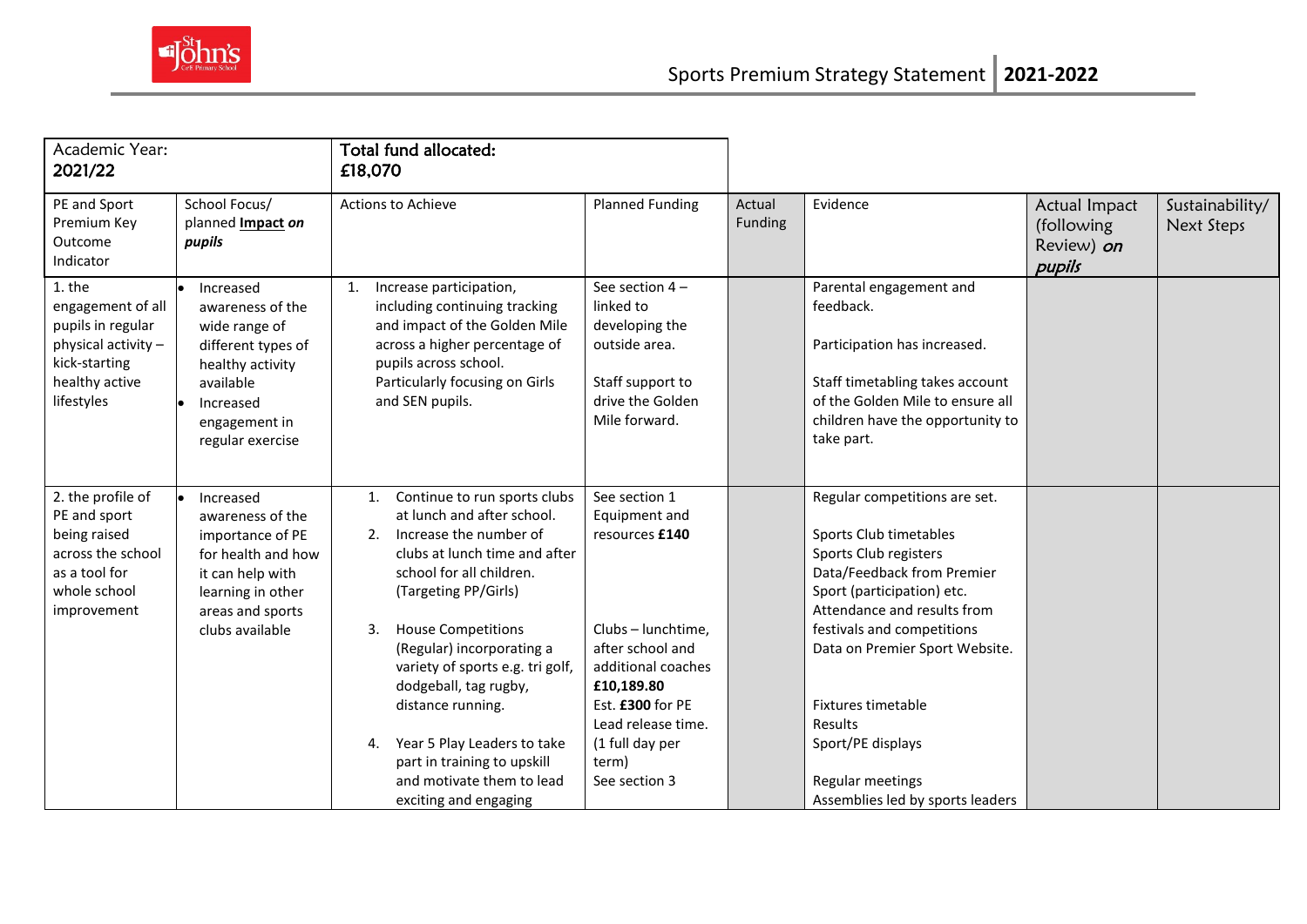

|                                                                                                    |                                                                                                                     | games at break and lunch<br>times.                                                                                                                                                                                                                                                    |                                                                                                                                           |                              | Sports Leaders Training Year 5's<br>Stanground Academy support.                                                                                                             |  |
|----------------------------------------------------------------------------------------------------|---------------------------------------------------------------------------------------------------------------------|---------------------------------------------------------------------------------------------------------------------------------------------------------------------------------------------------------------------------------------------------------------------------------------|-------------------------------------------------------------------------------------------------------------------------------------------|------------------------------|-----------------------------------------------------------------------------------------------------------------------------------------------------------------------------|--|
| 3. increased<br>confidence,<br>knowledge and<br>skills of all staff in<br>teaching PE and<br>sport | • Increase staff<br>knowledge, skills,<br>understanding and<br>confidence to<br>deliver outstanding<br>PE and Sport | 1. Staff CPD<br>Carry out new audit to<br>$\tilde{\phantom{a}}$<br>assess current needs<br>Learning walks to<br>assess current impact<br>of CPD (e.g. Dance)<br>Staff to have<br>appropriate CPD<br>Staff to attend CPD at<br><b>Stanground Academy</b><br>where relevant to<br>needs | Included in above<br>costs                                                                                                                | Included<br>in above<br>cost | Discussions with staff<br>Staff audit                                                                                                                                       |  |
|                                                                                                    |                                                                                                                     | 2.<br>Continue to monitor<br>teaching and Learning<br>through the use of new<br>schemes of work - how is<br>this impacting our progress<br>and assessment?<br>CPD for PE Lead<br>3.                                                                                                   | Included in above<br>costs<br>(Additional £300<br>for release as<br>above)<br>PE book and course<br>(est £170)                            | As above                     | Pupil Assessment, progress and<br>attainment data<br>Learning walks<br>Additional CPD as and when                                                                           |  |
| 4. broader<br>experience of a<br>range of sports<br>and activities<br>offered to all<br>pupils     | • Pupils have<br>increased<br>opportunities and<br>choice of sports<br>and activities to<br>engage with             | Develop the outdoor area to<br>$\bullet$<br>ensure that children have<br>access to sports and<br>exercise opportunities<br>throughout break time and<br>lunchtime, in the absence of<br>Sports Leaders and other                                                                      | Estimated cost to:<br>- fully develop the<br>main playground<br>and surrounding<br>area<br>- develop KS1<br>playground<br>- refurbish the |                              | Pupil voice<br>Observations at break and lunch<br>time<br>Meetings with agencies to<br>develop the area effectively,<br>suiting our needs and the needs<br>of the children. |  |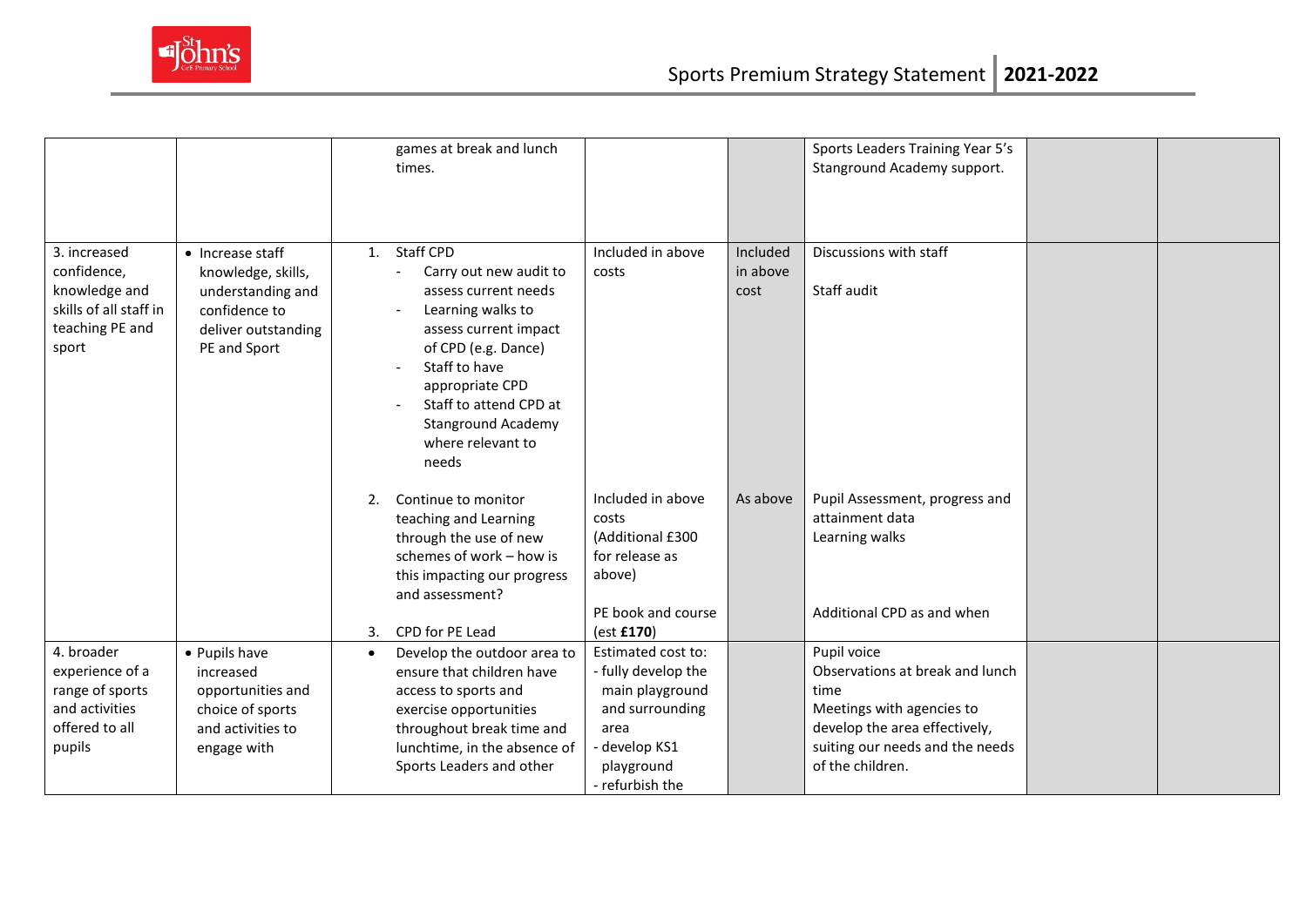

|                                                       |                                                                           | adults who may be leading<br>activities.                                                                                                                                                                                                                                                                                                                 | sports shed<br>- play equipment<br>£4,740           | Golden Mile Track is available at<br>all times, and is safe.                                                                             |  |
|-------------------------------------------------------|---------------------------------------------------------------------------|----------------------------------------------------------------------------------------------------------------------------------------------------------------------------------------------------------------------------------------------------------------------------------------------------------------------------------------------------------|-----------------------------------------------------|------------------------------------------------------------------------------------------------------------------------------------------|--|
| 5. increased<br>participation in<br>competitive sport | Children experience<br>the benefits of<br>participation in<br>competition | Work with the Stanground<br>1.<br>Academy partnership to:<br>Attend a variety of festivals<br>which are fully inclusive<br>Attend a variety of<br>competitions<br>Develop inter-house<br>competitions<br>Attend the football mini-<br>league across 4 weeks at SA<br>Organise regular fixtures<br>2.<br>with schools in the local<br>area/Academy trust. | See section 3<br>As above - PE Lead<br>release time | <b>Competition Registers</b><br>Discussion with pupils<br>Pupil Voice Survey<br>Whole school attainment data<br><b>School Games Mark</b> |  |
| <b>Total Spend:</b><br>£16,980                        |                                                                           | Further development to outside sports and play areas to be supplemented by Pupil Premium Funding.                                                                                                                                                                                                                                                        |                                                     |                                                                                                                                          |  |